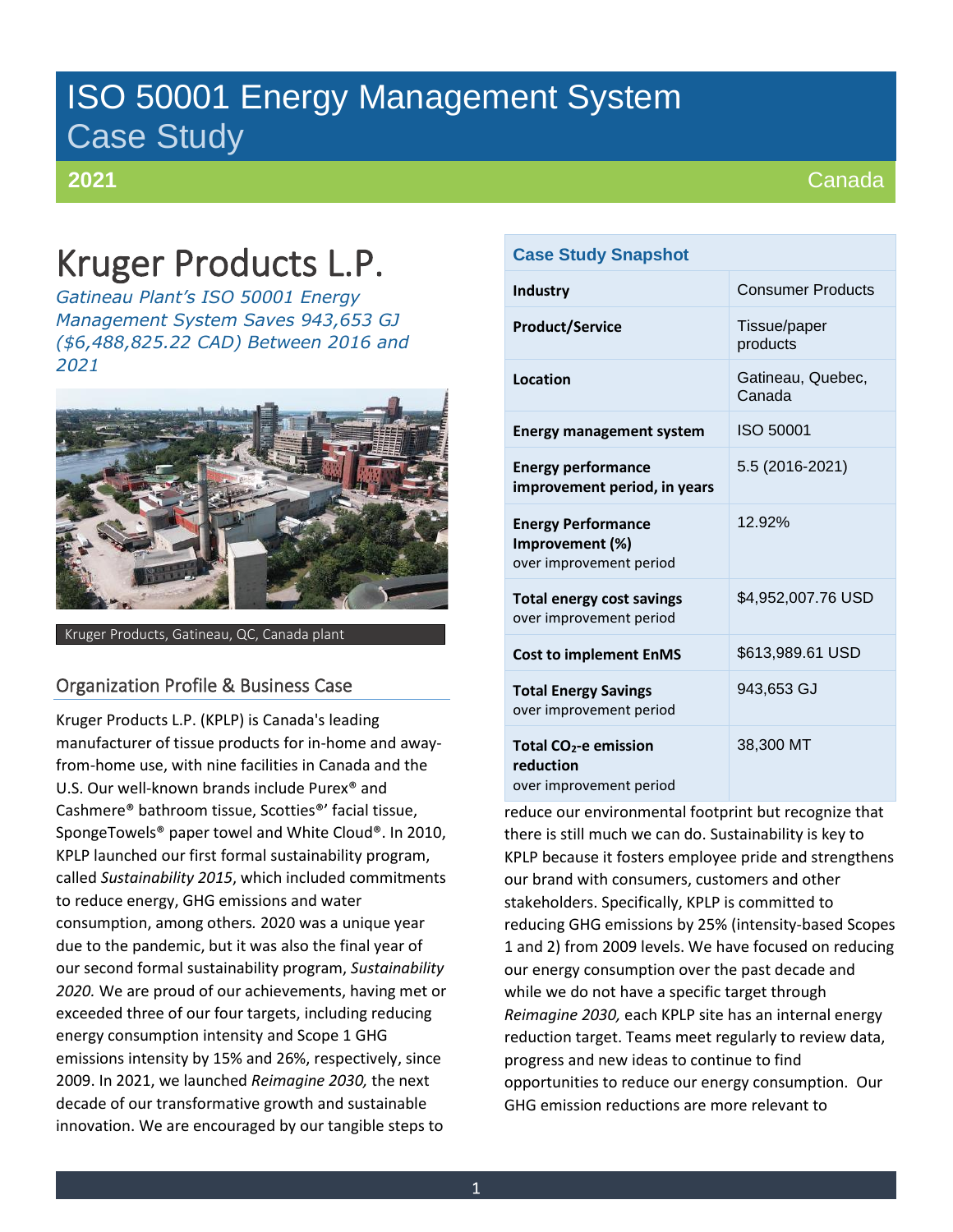consumers, customers and other stakeholders, so we make these publicly available.

Our business depends on natural resources, so for us to remain viable in the long-term, it is in our best interest to take care of our environment. We believe that we can operate and grow our business while having a positive impact on the planet well into the future. Addressing climate change is a global necessity and a strategic imperative for our business. At KPLP, we proactively identify and manage the risks and opportunities associated with climate change on our business. We focus on the areas of our business where we can have the greatest impact – our energy consumption and GHG emissions from our manufacturing operations – and where we believe we can have wider influence across our value chain.

Our vision is to be the most trusted, best loved tissue company in North America. Sustainability is intricately tied to this vision and represents our commitment to conducting business in a manner that ensures the longterm prosperity of our people, our communities, our company and our planet. Within our manufacturing operations across North America, our climate change mitigation efforts focus on improving energy efficiency, deploying GHG mitigation technologies, and using renewable energy. We rely on our dedicated team and external experts to identify opportunities for continuous improvements in our operations, and we regularly make investments through a portfolio of capital projects and new technologies to shrink our environmental footprint. Energy is a cost to our business, so improving our consumption saves money, allowing us to invest in more innovation to improve our performance and further reduce our environmental impact.

We make regular investments in energy management to continually improve the performance at each of our facilities. We integrated several technologies to improve our energy efficiency at our Gatineau plant between 2016-2018, such as a feedwater pump compressor and a steam showered replacement system. We certified

the plant under the ISO 50001 for Energy Management in 2019. The plant has an annual paper making capacity of 93,000 MT and employs 400 people. KPLP was the first Canadian company to receive this certification from the Bureau de normalisation du Québec (BNQ). The system provides the Gatineau plant with real time demand response capabilities and energy analytics that save an estimated 61,000 GJ of energy per year. Watch and learn more about Gatineau [here.](https://www.youtube.com/watch?v=xaDwMbzZoGc)

Across our organization, we encourage our people to bring forward ideas, especially when it comes to advancing our operations. We manage our plants through line centric accountability so that a set of dedicated line leaders are accountable for driving continuous improvements on the lines. We employ continuous energy monitoring and developed a report to measure our energy consumption in real time to identify opportunities to improve our energy consumption. Our continued focus on excellence in manufacturing is supported by mentoring key operational leaders through various programs to identify opportunities to improve our operations. We presented our ISO 50001 plan to two third-party organizations and received a grant to help with the financial investment.

We also formed a partnership with Zibi to provide postindustrial waste heat (energy) for their four-millionsquare-foot community in Ottawa and Gatineau. This is the first master-planned community in North America, and the region's first zero-carbon-emissions community. This partnership is a pride point for plant employees, management and corporate management.

**"** *The Gatineau plant is an energy management leader across our network of facilities. Our EMS and ISO 50001 energy efficiency certification have evolved our energy sources, enabling our company to grow our strategic sustainable action and conserve resources to make a positive difference now and far into the future.***"**

-Daniel Morneau, General Manager, Gatineau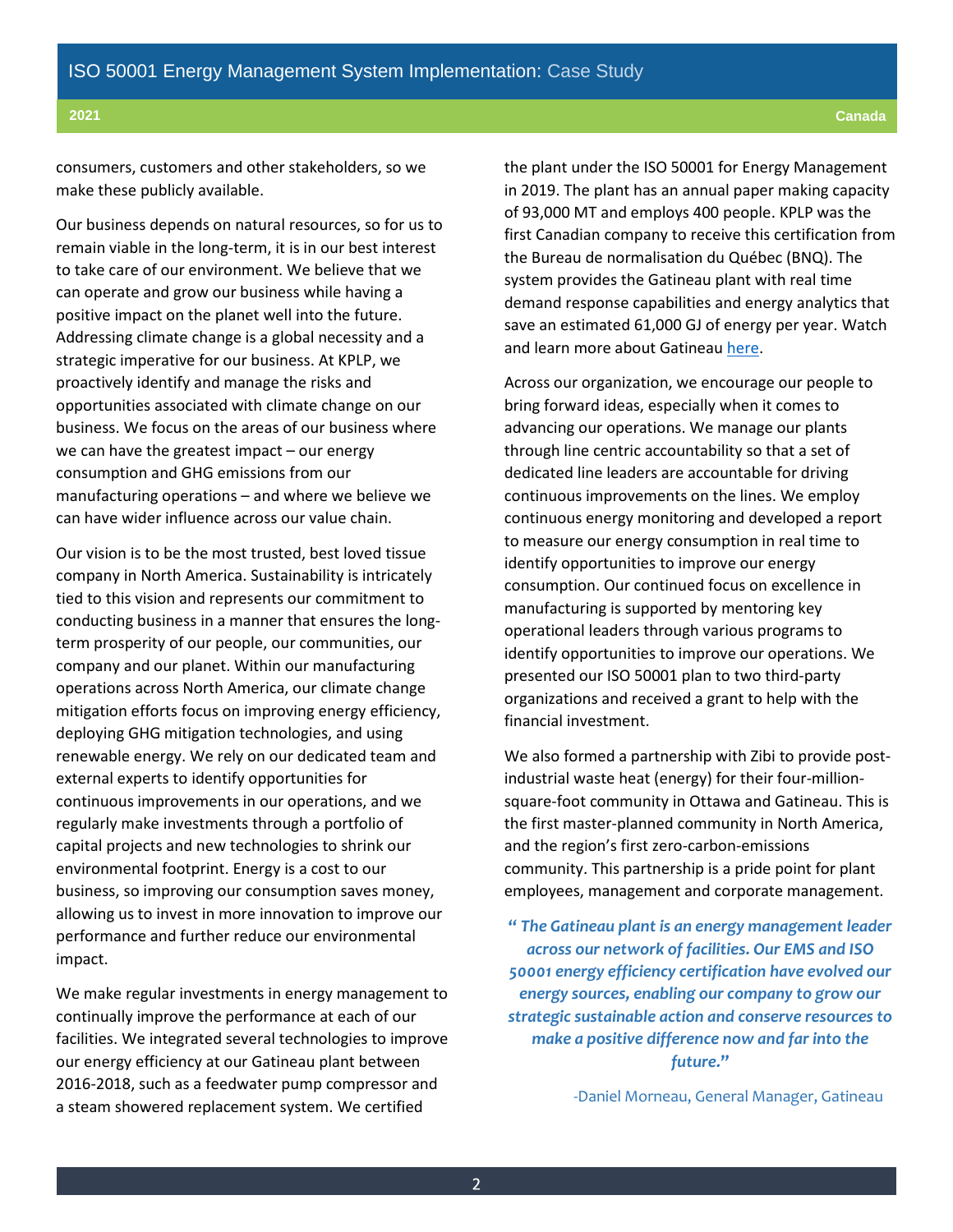### Business Benefits

In 2019, KPLP's Gatineau plant became certified under the ISO 50001 for Energy Management, which enhanced our monitoring and serves to develop a path for our other manufacturing facilities to benefit from this type of real-time monitoring. The system provides the plant with real time demand-response capabilities and energy analytics that are saving an estimated 61,000 GJ of energy (4% of the plant's total) per year. We also have room to grow and reduce our consumption further, while still increasing production.



We set baseline energy and GHG metrics in 2015 for each operational mode at Gatineau. Even with ramped up production due to increased demand for our products during 2020, we were able to maintain our energy consumption per metric tonnes.

|                              | <b>Baseline</b> | <b>Reporting</b> |
|------------------------------|-----------------|------------------|
| Production (MT)              | 85,479          | 94,059           |
| Electricity (GJ)             | 432,486         | 420,584          |
| Natural Gas (GJ)             | 1,074,063       | 1,023,014        |
| Total (GJ)                   | 1,506,548       | 1,443,598        |
| <b>Electricity Intensity</b> | 5.06            | 4.47             |
| (GJ/MT)                      |                 |                  |
| <b>Natural Gas Intensity</b> | 12.57           | 10.88            |
| (GJ/MT)                      |                 |                  |
| <b>Total Intensity</b>       | 17.62           | 15.35            |
| (GJ/MT)                      |                 |                  |

These types of enhancements or innovations drive us towards achieving our corporate sustainability targets. We are proud of our corporate progress to reduce our energy consumption (intensity) by 15% since our 2009 baseline, meeting our Sustainability 2020 target. We achieved this progress while increasing our production nearly 30% during the same period.

#### Implementation Cost:

| <b>Item</b>                           | Cost (USD)   |
|---------------------------------------|--------------|
| I/E staff time to develop, implement, | \$308,363.55 |
| maintain EnMS (> 1 year)              |              |
| Additional monitoring & meeting       | \$220,002.32 |
| equipment                             |              |
| I/E staff time to prep for external   | \$79,347.69  |
| audit                                 |              |
| Third-party audit                     | \$6,276.05   |
| Total                                 | \$613,989.61 |

Energy Cost Saving: With the integration of capital investments to improve our energy efficiency, as well as the ISO 50001 management system, we have saved \$4,952,007.76 USD. This figure factors in the cost of electricity and natural gas, as well as production, during the 5.5-year period.

GHG Reduction: Even with increased production, we have maintained our annual GHG emissions, measured in  $CO<sub>2</sub>e/MT$ , since implementing ISO 50001 and other capital investments since 2016. Our total GHG savings during the 5.5-year period (2016 – 2021) is 38,300 MT, which is based on our consumption of natural gas in GJ.

Non-energy Benefits: ISO 50001 real-time monitoring enables us to identify operational abnormalities much earlier than before. We can identify and address equipment that is beginning to fail before it impacts production efficiencies. Real-time monitoring also requires a shift in approach. Our Gatineau team adapted very quickly and has expanded this way of thinking across their work, so they are more aware of the roles they can play in making the plant more efficient and are more confident to bring forward ideas in real-time more often, allowing us to capitalize on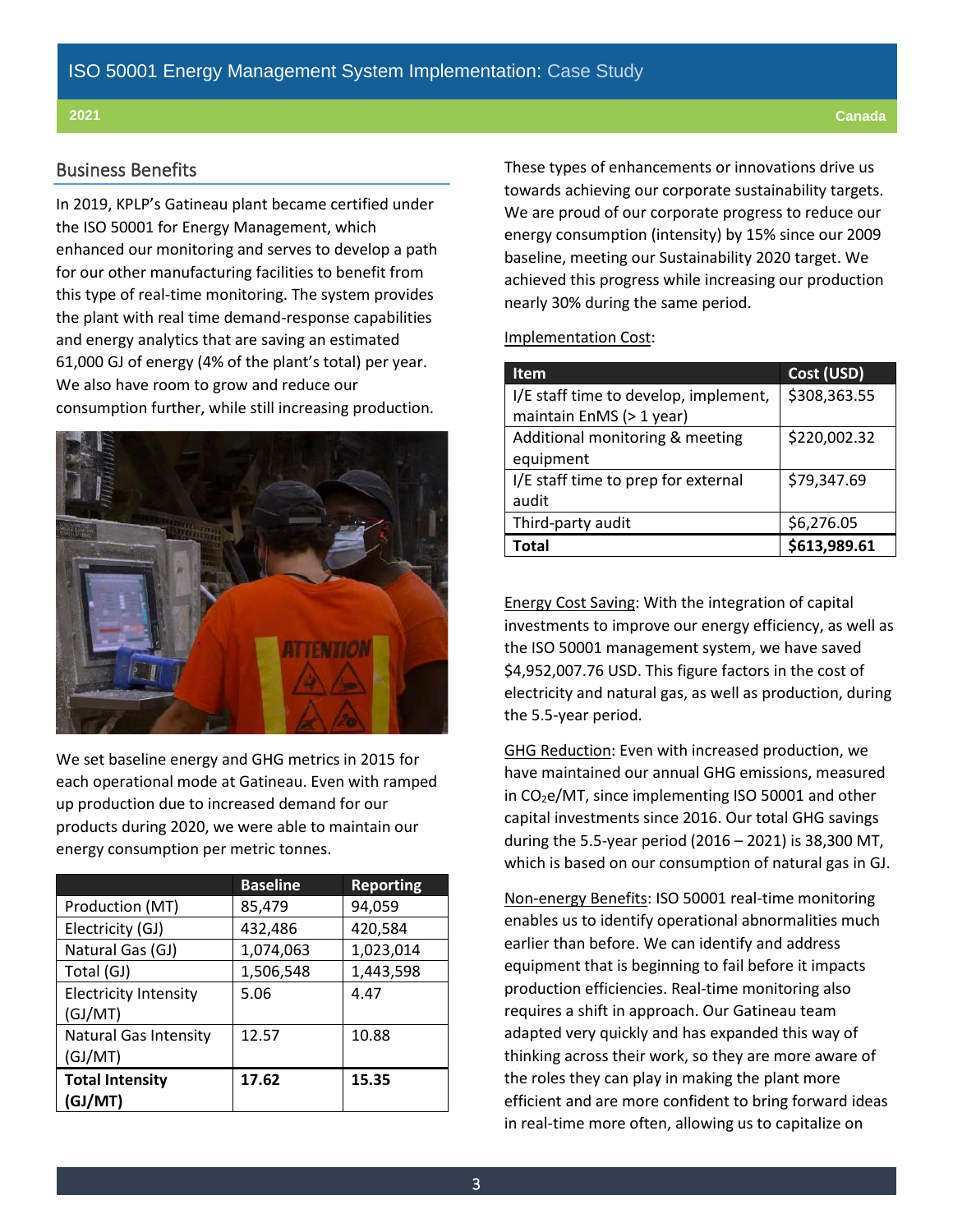front-line innovative ideas to improve our performance. It also weaves into our HR team's employee engagement and culture strategy, *We See Your Greatness,* through which employees are provided with several opportunities to grow and learn new skills, contribute to something bigger, do more than they ever thought they could, and celebrate each other's successes. Finally, sustainability is also a key part of why employees stay with our company, and why others are attracted to join our team. People want to work for companies that care about people and the environment. Our energy reduction efforts are one way people know that KPLP cares for our environment.

### Plan

Energy is a key factor in all capital investment projects at KPLP. Following our *Sustainability 2015* program, during which we invested in several capital projects to improve our energy performance and reduce GHG emissions, we sought a system that would involve our people across all levels to maintain the progress achieved and find other opportunities for savings.

In 2016, we partnered with a third-party to evaluate the benefits expected from implementing an energy management system (EMS) combined with an energy management information system (EMIS). Using the results of the audit, we developed a business case to justify the resource allocation in terms of personnel and capital to support the implementation of ISO 50001.

The Corporate Director of Energy Efficiency, the VP Manufacturing and the General Manager of the Gatineau plant sponsored and drove the proposal and implementation process. As we worked through the planning stage, we shifted from a phased approach to a global implementation strategy, covering the entire site. Half-way through the implementation process, we decided to commit to obtaining the ISO 50001 certification instead of only implementing the EMS.

The development of a business case (cost/benefits) of the implementation was key in obtaining financial

commitment. The funding available from KPLP and a third-party grant also contributed to making the investment attractive. Due to the rigor of the plan and that KPLP is ISO 9000 certified, the plan was quickly approved.

We can only improve what we measure. To that end, we identify energy consumption for each process, including paper machines, boilers and water treatment, as well as each piece of equipment (e.g., Yankee, pressurized steam vessel, burner, pumps/motor, vacuum pump) within each process. We installed equipment to track key consumption by source (electricity, natural gas and steam). This provides us with detailed information about how and where we consume energy. For each process, we formed working groups made up of machine operators and lower management to monitor, analyze and identify opportunities we can improve.

While working through the ISO 50001 certification, we converted energy consumption to a unit that was relevant to management and our operation team dollars. This demonstrated the benefits to management in terms of positively impacting KPLP's bottom line while also improving our environmental footprint. Additionally, the dollar figure helps the operation team understand how the approach can benefit the plant and enable them to be more accountable for and in control of their energy consumption. Data is key. It clearly shows the investment, ROI and timeline for implementation and payback, allowing management to understand the full scope of ISO 50001 and engaging the front-line team to be an integral part of the process.

*"The continuous monitoring of our energy intensity and associated costs provides us with much more control. The data empowers our entire team to find improvements to operate more efficiently as a company, and it instills a sense of pride in our work."* —Dino Bianco, CEO, Kruger Products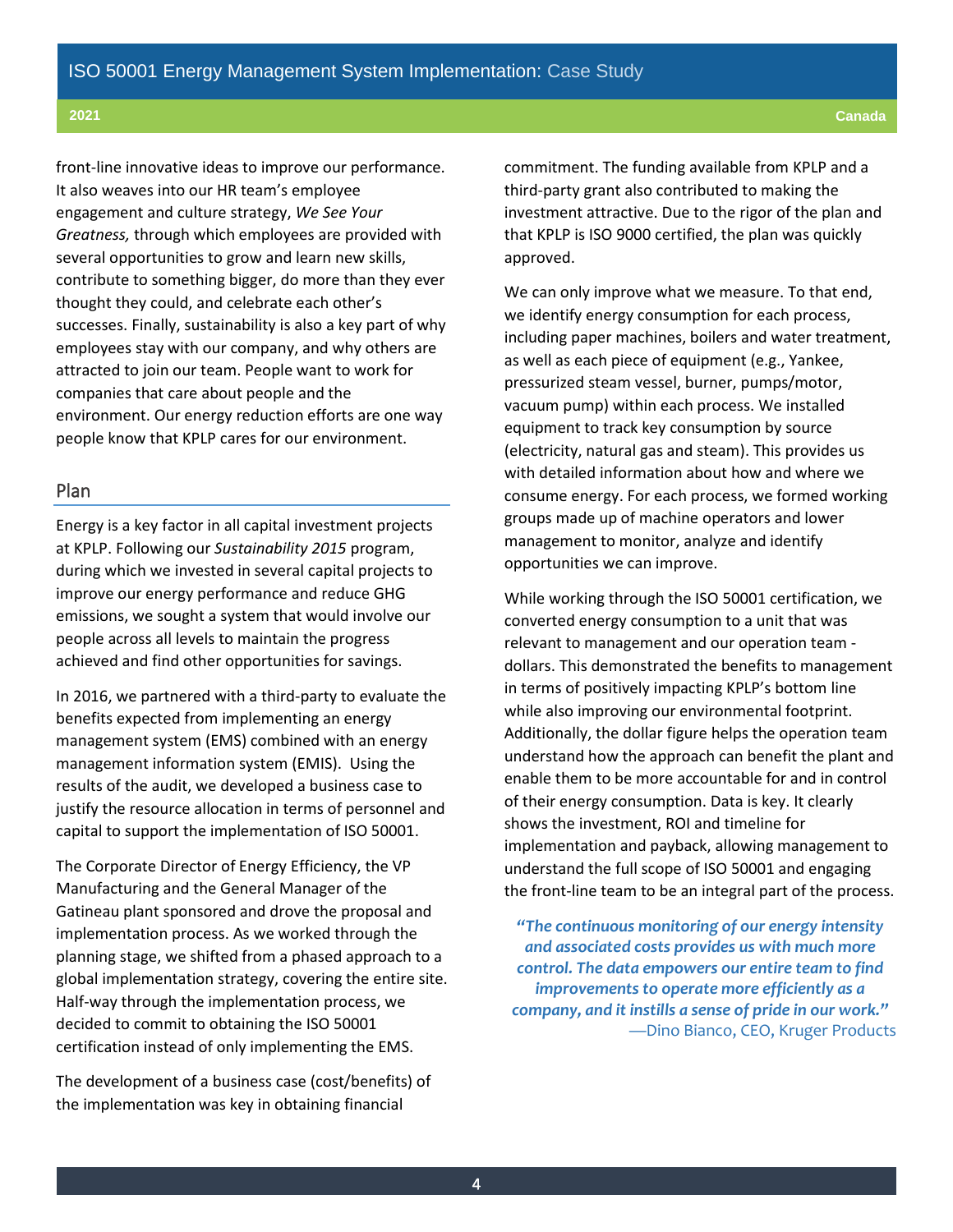### Do, Check, Act

Our plan included specific actions for each process per energy consumption on three paper machines (PM3, PM5, PM4) and Auxiliary sources of consumption (e.g., lighting, heating, compressed air, heat exchange system, water filtration, repulping). The process included collaboration among a diverse team with employees from all levels and various fields, such as operations, maintenance, lower and middle management, and headquarters, each with specific roles and responsibilities.

KPLP's senior leadership is very supportive of sustainable innovation to improve our environmental footprint. Management provided a variety of support, including hiring an energy engineer, as well as one process engineer per each process. At the corporate level, we applied for third-party grants to help with the upfront cost. Headquarter employees were excited and supportive of the implementation of the ISO 50001, and recognized the importance of it for the plant's progress.

Our line-centric crew reviews the data daily. Team members meet with operation for review on a weekly basis, with management on a monthly basis, and with upper management annually. This real-time data analysis directly influences our energy consumption and associated cost.

For each operational mode at the Gatineau plant (e.g., shutdown, start-up, washup), we defined an internal energy target based on our baseline metrics Targets vary based on key variables, including the season, specifically summer and winter, because of the variation in heating, cooling and lighting throughout the year, as well as product demand based on seasonality. These targets and our ability to meet them are reviewed every 6 months. Due to various circumstances, we did not meet the plant's targets in 2019 or 2020. So far, we are on track to exceed our 2021 target by a significant margin.

We used the "Good" method to calculate our energy performance, comparing energy intensity on July 1,

2020 to July 1, 2021. The variable we selected is the paper production weight (MT) since the majority (95%+) of the energy in our processes is used to remove, drain or dry water. The more paper produced, the more energy required to extract the water content. The plant is operating 24 hours a day, 7 days. The strategy of our EnMS is reducing the energy consumption to the minimum during shutdown periods and optimizing during production, so we believe this metric is the most appropriate in tracking energy improvement.

|  | Our performance improved by 12.92%: |  |  |  |
|--|-------------------------------------|--|--|--|
|--|-------------------------------------|--|--|--|

|                                | <b>Baseline</b> | <b>Reporting</b> | Performance<br>Improvement |
|--------------------------------|-----------------|------------------|----------------------------|
| E Intensity<br>(GJ/MT)         | 5.06            | 4.47             | 11.62%                     |
| <b>NG Intensity</b><br>(GJ/MT) | 12.57           | 10.88            | 13.44%                     |
| Total<br>Intensity<br>(GJ/MT)  | 17.62           | 15.35            | 12.92%                     |

Engaging Employees: Employees are the driving force behind our progress and ongoing success. They are involved in our innovation in a number of ways:

OPEX: Energy consumption is integrated in our OPEX framework, so employees are trained on energy consumption and things to look for to help the plant improve our energy footprint.

Dashboards: The dashboard in the operating control cabin present our operation crew with realtime/continuous information on their processes. The dashboard monitors all variables that can affect the process, so they have a great sense of control through the data presented. The energy costs are included on the dashboard on top of the list, so employees looking at the data can clearly see the connection between energy and cost.

Set Targets: We determined targets for each process. If a parameter is out of operating range, we use a tricolour-coded system to rapidly identify anomalies. We